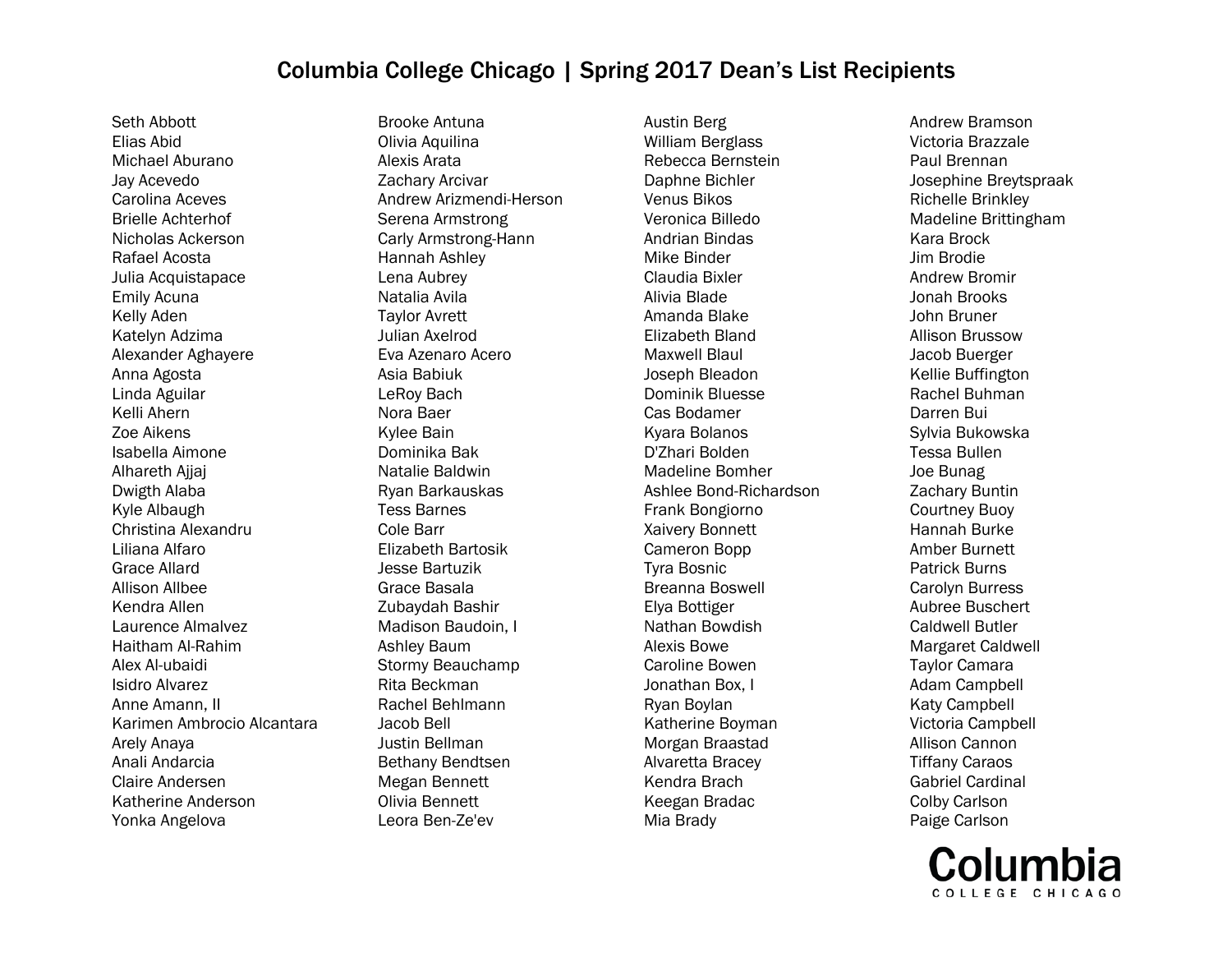Tess Carmody Glenn Carreau Casey Caruso Genesis Castillo Nicole Castro Kenard Chambers Stephen Chaney Oreum Chang Elizabeth Chapa Curran Chapman Riley Chapman David Chasanov Brandon Chase Nicholas Chatlosh Clarissa Chevalier Philip Chovnick Jade Cichon-Kelly Alesia Ciocan Jordan Clay Eric Clayton Liz Cleven Carlie Coccia Jon Cochran Michelle Cockerham Sarah Cohen Jacob Coker Christian Collado Alyssa Collins Benjamin Collison Charlie Connelly Natasha Cook Jacquelyn Cooper Allison Coppedge Patrick Corcoran Juan Cordoba Emilio Cordova Oscar Corral

Joshua Corson Peter Costas Kaylee Costello Bailey Cox Jacob Cox Mjachaelob Craig Clayton Crook Isabella Crum Ryan Cruz Kamerin Cummings Maggie Curran Alexandra Cuzzo Cimone Dailey Lou D'Aprile Will Data Cynthia Davalos Brett Davidson Trevor Davies Bonnie Davis Brianna Davis Isabelle Davis Ashley Dawson Megan Day Jamie De Guire Michaela De Guire Gabriel De La Mora Justin De Leon Austin Deadman Randall Deadman Derek Dean Ryley Decker Franca Deflorio Sedona Delaney Daniel Delgado Shengxi Deng Tina Dennis Grace DeRidder

Jordan DeRop Swati Desai Samuel Deutsch Zachary Devroy Margaux Di Iorio Alexx Diaz Helen Diaz Amy Dickens Ash Dietrich Taylor Dillon Daniel Dinh Jennifer Dinh Mia DiSanto Leilani Do Tyler Dockery Anne Donald Riley Donavan Lawrence Doria Kyle Dorr Nicolette Downs Ashlee Driscoll Triana Drozd Jennifer Druchniak Thorne Drwal Alexander Dudlak Steven Dudley Alexandra Dumas Mallory Dumelle Lauren Dunkelberg Luke Dupuis Denise Duriga Omega Dyson Maggi Lynne Eachus Courtney Eathorne Alexander Edelman Kennedy Edwards Maria Efting

Dana Einersen Ian Einhorn Zoe Eitel Natalie Ekonomiuk Shannon Elder Isabella Eliopulos Celine Elliott Brittney Ellis Karly Ellis Justin Embrey Lindsey Emery Signe Engstrand Isaac Escobar Victoria Espat Arely Esquivel Adelaide Evans Parriesha Evans Sofia Fabiano Sacra Fallen Evan Falls Roland Fanega Grace Fanning Hannah Faris Frances Farlee Rebecca Faron Andrew Farrar Sara Farthing Crystal Favela Jake Fedorowski Kasey Felgar Kyle Ferris Rebecca Fiala Jade Fier Matthew Filipek Alexander Fillak Evelyn Finne Danielle Finnegan

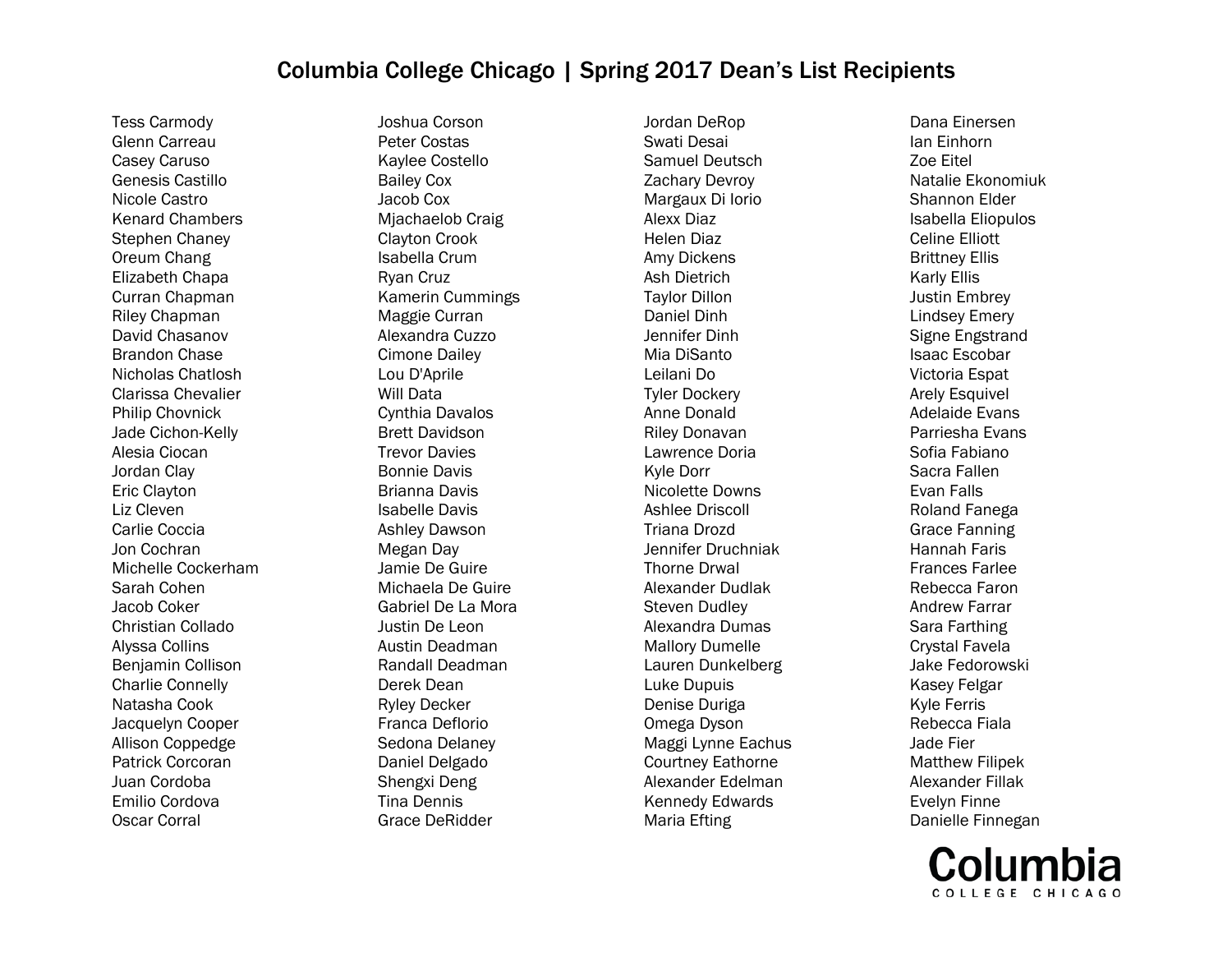Haley Fischer Karly Fish Lindsey Fisher Kayla Flory Robi Foli Sydney Foltz Justin Ford Madelyne Forrester Justin Fors Blake Fortin Alexander Fortune Michaela Foster William Foulk, IV Cecile Fountain Jardim Sidney Fowler Anthony Fragale Justin Franklin Madeline Franklin Ariel Freeman Rylee Freeman Caroline Freer Cassandra Friedrich Victor Froiman Gabriella Frost Thomas Fulfer Lexa Funderburg Chandler Fundum Louisa Funke Carmen Gabriel Karolina Gadek Shelby Gahm Joseph Galli, III Alex Garcia Jonathan Garcia Viridiana Garcia Jessica Garciduenas, I Warner Gardner

Francesca Garippo Aja Garman Joseph Garner Liam Garner Annah Garrett Brianna Garrett Lauren Garwood Natasha Gawrit Molly Gaylor Chase Gehrlich Alyssa Gentile Niko Gerentes Sydne Gernaat Zimbo Gessert, Jr. Eric Gianakakos Tori Gibbons Jordan Gillespie Courtney Gilmore Chloe Gingold Gianna Giralamo Shawna Gish Joseph Gitzinger Emma Givens Samantha Glaraga Anais Glass Jay Goebel Anna Goldberg Gretta Goldstein Eva Gomez Alexandria Gonzalez Jasmine Goodloe Alyssa Govea Celia Grabill-Sulski Sarah Graf Rachel Ellen Graham Alexander Grandmaison Brett Grant

Mandy Grathwohl Emily Graves Antonio Gray Jocelyn Gray Anna Greco Nia Gregory Cory Griffith Devonte Griffith, Sr. Leah Griffith Willow Gritzmaker Erin Grote Emily Gruber Jonathan Grutzius Ana Gubic Joshua Guelzow Abby Guerra Veronika Guncheva Joshua Gutierrez Jacob Gutwillig Natalie Guzman Dylan Haessly Madison Hahn Elizabeth Hall Taylor Hall Devon Halliday Rebecca Hallstedt Bryson Hamilton EunJi Han Yuuky Han Evan Hansen Khianna Hanson Paige Hanson Stephanie Hanson Aliya Haq Cheyenne Hardy Malena Harlan Austen Harmon

Chris Harper China Harris Craig Harris Kevin Harris Olivia Harris Tyree Harris Jasmine Hart Ryan Hartson Lameese Hassen Kathryn Hassler Paige Hawn Zoe Haworth Elspeth Hayden Amaris Hayes Aamina Haykal Madison Heacock Alexander Heaney Brianna Heath Gabriella Hebel Catriona Hegarty Bailey Heille Vincent Heine CaSera Heining Danielle Helgeson Sara Helsel Kaitlin Henderson Lindsay Henderson Rachel Hentrich Shelsee Hernandez Maria Herrera Jonathan Herzig Kinsey Herzog Max Hewitt Sarah Hierholzer Destiney Higgins Lindsey Higgins Taylor Hillen

COLLEGE CHICAGO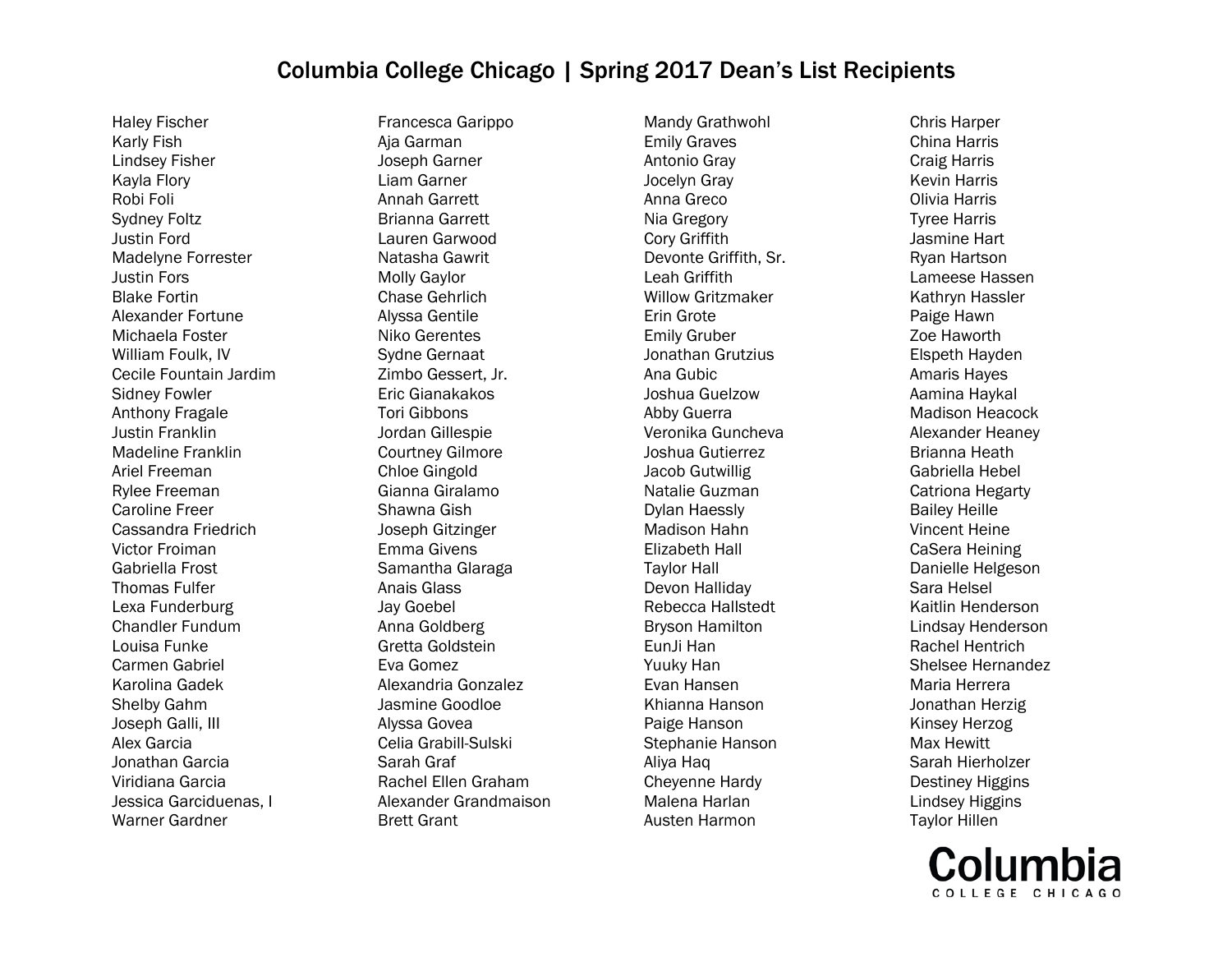Catherine Himes Amanda Hinkle Paige Hochstatter Ellen Hodges Ray Hodges Emily Hodshire Katrina Hoernig Kazmira Hoffmann Lindsay Holeso Jessica Hollins Melissa Holmes Sarah Holzworth Robin Hopkins Patrick Horba Joyanashae Horne Nathan Horowitz Christian Horsley Eli Horwitz Aysha Househ Kathryn Hoy Zachary Huber Michelle Huey Cameron Hughes CJ Hughes Jade Hull Saris Huneryager Aliyah Hunt Samantha Hunter Elliot Hurtado Salgado Rashad Hussein Jacob Hylton Rachel Igo Sarah Impola Dema Isbeih Baylee Jackson Griselda Jaimes Marisol Jaimes

David Janakiev Elissa Jancich Jisu Jang Sara Janz Evan Jaras Charles Jarmuth Patrick Jasper Brooke Jaundalderis Graham Jefferson Jacquelyn Jepson Kayleen Jimenez-Maldonado Lizhi Jing Bailey Johnk Liz Johnson Emmy Johnson Rebecca Johnson Stephen Johnson Carter Jones Edd Jones Jalessa Jones Jennifer Jones Natasha Jones Paige Jordan Rialin Jose Kayla Juda Kathryn Julian Alexis Julovich Nicholas Jungers Elizabeth Kaikai Sara Kalinoski Ian Kallos Spencer Kallsen Amanda Kaplan Sulejman Karic, IV Henry Kasprzyk Taylor Kaurin Anna Kawka

Kathryn Keller Leslie Keller Ryan Kelly Samuel Kelly Thomas Kelly Bessana Kendig Alex Kennedy Caitlin Kennedy Dillon Kennedy Kenneth Khau Adam Kifer Charles Kim Ji Hoon Kim Colin King Nikki King Grace Kinter Michael Klatt Samuel Kleber Alex Klein Daniel Klein Audrey Kleine Hayden Klemes Jacob Klibaner Ami Klinker Richard Klos, I Stephanie Knafl Mark Knapp John Knight Janelle Knippen Kyra Koonce Madeline Korn Allison Koss Lauren Kostiuk Grace Kowalski Jessica Kozik Sabrina Kozin Alexandra Kozlowski

Kristyn Krajewski Jessica Krampe Becca Krauss Eamonn Kreitzer Seamus Kreitzer Nicklaus Kruesel Jacob Kryca Stefan Kueller, III Vanda Kvjatkovski Paulina Kwik Kathy La Brenden Lacer-Hallback J.T. Lachausse Abbigail Ladwig Bird Lambro Brian Lancaster-Mayzure Christina Lane Stephanie Lane Marlon Lang Chapin Langenheim Annakaren Lara Jarrod Lark Taylor Laroche John Larsen Justin Laurel, I Julia Laurie Faith Leatherman Bailey Lecat Dakota Lecos Cameron Lee Peter Lee Alex Lee Aaron Legg Danny Legittino Ingrid Lejins Sarah Lemcke John Lenahan, IV

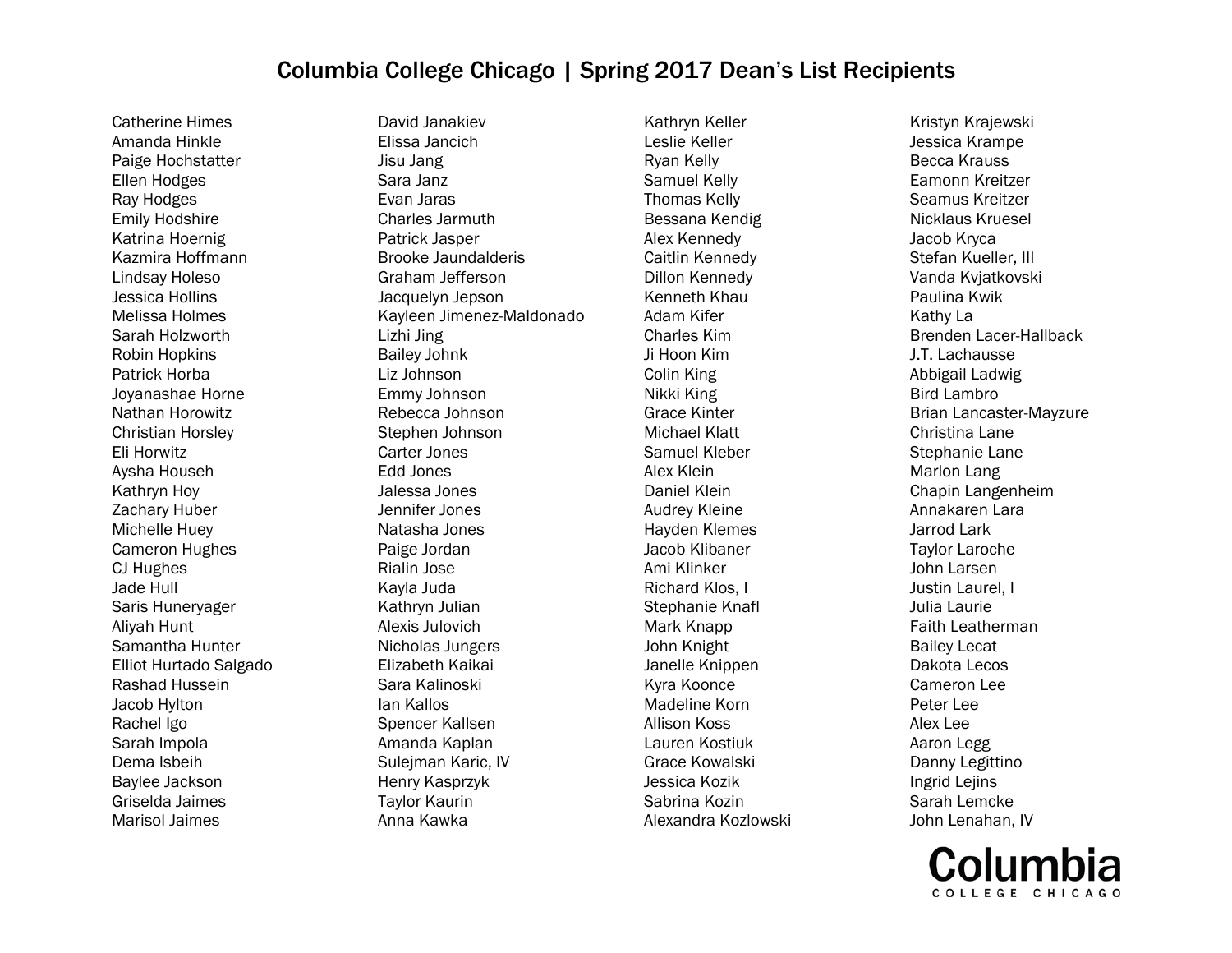Colin Lenburg Garrett Lennington Katherine Leonard Alyssa Lerer Rebecca Lerner Tori Levin Zoe Levin Gregory Levinson Bruce Levy Kaymia Li Carmen Jia Yuin Liao Holly Liebenow Bryonia Liggins Stephen Lightbourn Anna Lindholm Sara Litland Ryland Logan Victoria Lombardo Adam Losoya Jacqueline Loupakos Brittany Loyer Meizhen Lu Cassidy Lucas Jacob Lucas Nicole Luczak Erinn Lyons Krzysztof Machala Aria Machinski Dana Mack Megan Magensky Ayla Maisey Kaden Maloney Katelyn Mandel Sophie Mannaerts Gianna Mannix Morgan Markowski Rowan Marney

Viridiana Marquez Alexandra Marshall Claire Martin Linda Martin Meagan Martin Timothy Martin Jonathan Martinez Derek Martz Michael Martz Jessica Mascarenhas Lindsay Masciola Alec Masterson Charles Mathieu Michael Matrasko Mulan Matthayasack Sarah Matthews Carolyn Matyus Alexander Maurer Luis Maya Adam Mayer Hayden McCartney Kevin McCartney Greg McDonald, Jr. Megan McDonald Katelyn McGaw Bethaney McGowan Megan McGowan Tyrel McIntire JJ McLuckie Caitlyn McMahon Mark McWilliams Maria Meade Robert Mediano Marco Medina Hannah Meece Cassandra Meek Tony Meers

Morganne Melcher Ruth-Anne Mendoza Guillermo Merlos Grace Merten Gabrielle Metivier Gina Meyer Logan Meyer Seth Meyer Emmalyn Meyers Michail Michail Alexa Michalow Emily Michielutti Madison Mientus Yasmine Mifdal Grace Miller Jamie Miller Juliana Miller Meredith Miller Miles Miller Sadie Miller Sarah Miller Matthew Mills Megan Mills Koshie Mills Jason Min Jess Minogue Robyn Minor Neriza Miranda Hermon Mogos Maura Molloy Madelyn Momano Thomas Monforti Heather Monks Francisco Montalvo Lorena Montalvo Maria Montero Guzman Carson Moore

Lauren Moore Byron Morales-Beza, Jr. Nora Moran Sarah Mordecki Cynthia Moreno Jocelyn Moreno Austin Morin Anna Moritz Shane Morris Katherine Morrissey Jena Mosca Bradley Moss Allison Mugele Aida Muhammad Kellen Mulcahy Laura Mulcahy Brendan Mulchrone Sarah Mulroe Allison Muncy Oscar Munoz Alyssa Murdoch Malika Murphy Peter Murphy Skyler Murphy Jason Murray Isabelle Myers Tracy Myers Mark Nadeau Donna Nadira April Nagel Ali Najdi Umiko Nakamura Mallory Namoff Ellinee Nelson Hannah Nelson Ian Netter Mackenzie Nevells

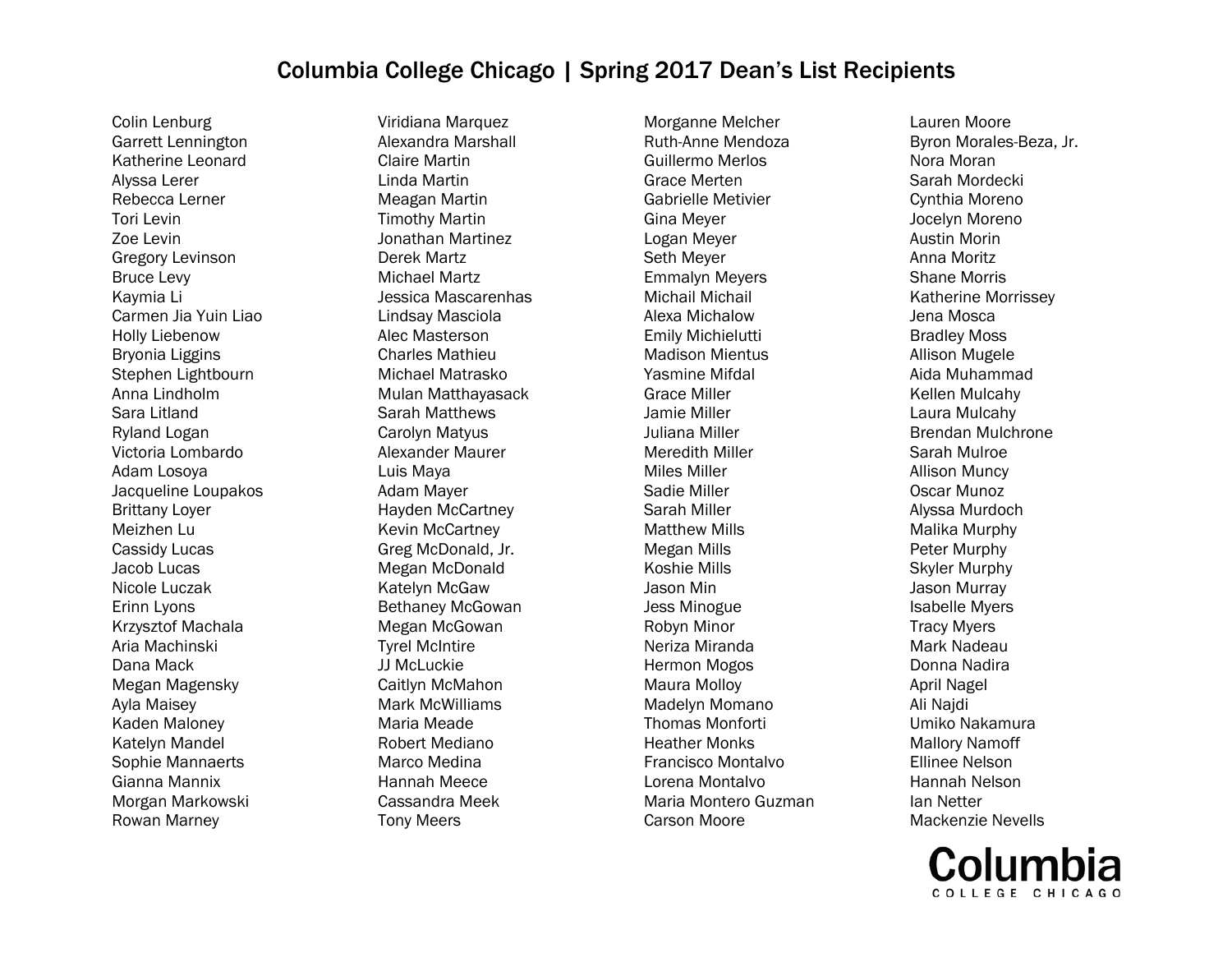Raven Newsome Julianne Newstat Bethany Newton Lina Ngo Vi-Anh Nguyen Vi-Linh Nguyen Jenn Nicholls Ryan Nickels Warner Nieborg Jason Nimako-Boateng Robert Noia Connor Nolan Jenna North Angelo Nottoli Kakrasana Nugroho Kathleen Nystrom Savannah Oakes Thomas Oberski, Jr. Cory O'Brien Margaret O'Brien Christine Ocampo Monica Ochoa Aidan O'Connor Mackenzie O'Connor Veronica Oczowinski Blake O'Day Hannah Ogunnubi Jacob O'Leary Sofia Olivarez Danielle Oliver Brandon Olmos Olivia Olsen David Olszowy Garrett Omvig Dana Ontiveros Shelyse Opio Afua Oppong-wadie

Aleksandra Orlikowska Sophia Orner-Thompson Scott Ortega Andres Ortiz Kevin Orzel Moeka Osada Taylor Osler Katarina Otero Lojayn Ottman Beyza Ozer Kamila Pacer Celeste Paed Weston Pagano Cian-Yu Pan Louis Panagiotou Bernard John Paner Dean Panos Kaitlin Papesh Allison Pardieck Brice Pardo Matt Parenti Ariel Parrella-Aureli Rebecca Parsons Hannah Paster Niki Patel Marina Paul Melody Paul Jason Pauli Joshua Pausha Miranda Penrod Amber Peoples Elizabeth Pepin Brendon Perdikis Cristhian Perea Abigail Perez Isaiah Perez Michael Perez

Nathan Perez Valerie Perrero Haylee Perrin Rhiannon Perrin Ariana Pestana Melissa Petersen Kara Peterson Kyra Peterson Madeline Peterson Maximillian Petot Hannah Pfister Austin Phillips Isabel Phillips Malachi Phillips Jack Pickard Sarah Pilotte Emma Piotrowski Sydney Piwowar Margaret Plass Stephen Plazak Isana Pogosov Nathan Polak Sydney Poland Alexander Poling Pavielle Poole Laurel Posakony Alexis Positano Julianna Pressley Shyunna Price Katherine Principato Ashley Prine Sydney Pritchard Rebecca Procter Meg Proffitt Danielle Przybysz Timothy Puccetti Aaron Puckhaber

Konrad Purta Gina Pydo Savannah Quintanar Beatriz Quiroz Cory Radtke Molly Raduenz Aurora Raimondi Zoe Raines Nicole Rainford Dimitrius Ramirez Iliana Ramirez Andy Ramos Nicole Ramos Elizabeth Rangel Cameron Rapata Jacob Rave Abigayle Ray Michael Ray Kenya Ready-Hanserd Jade Rector Chyna Reed Cole Reed Nathan Reed, I Jill Reedy Karl Regensburg Eric Reier Mikala Renda Katelyn Renze Jessica Rescigno Jenna Resendiz Troy Rettschlag Annabelle Revak Lauren Ricci Thea Rice Sydney Richards Julia Richardson Nicholas Richard-Thompson

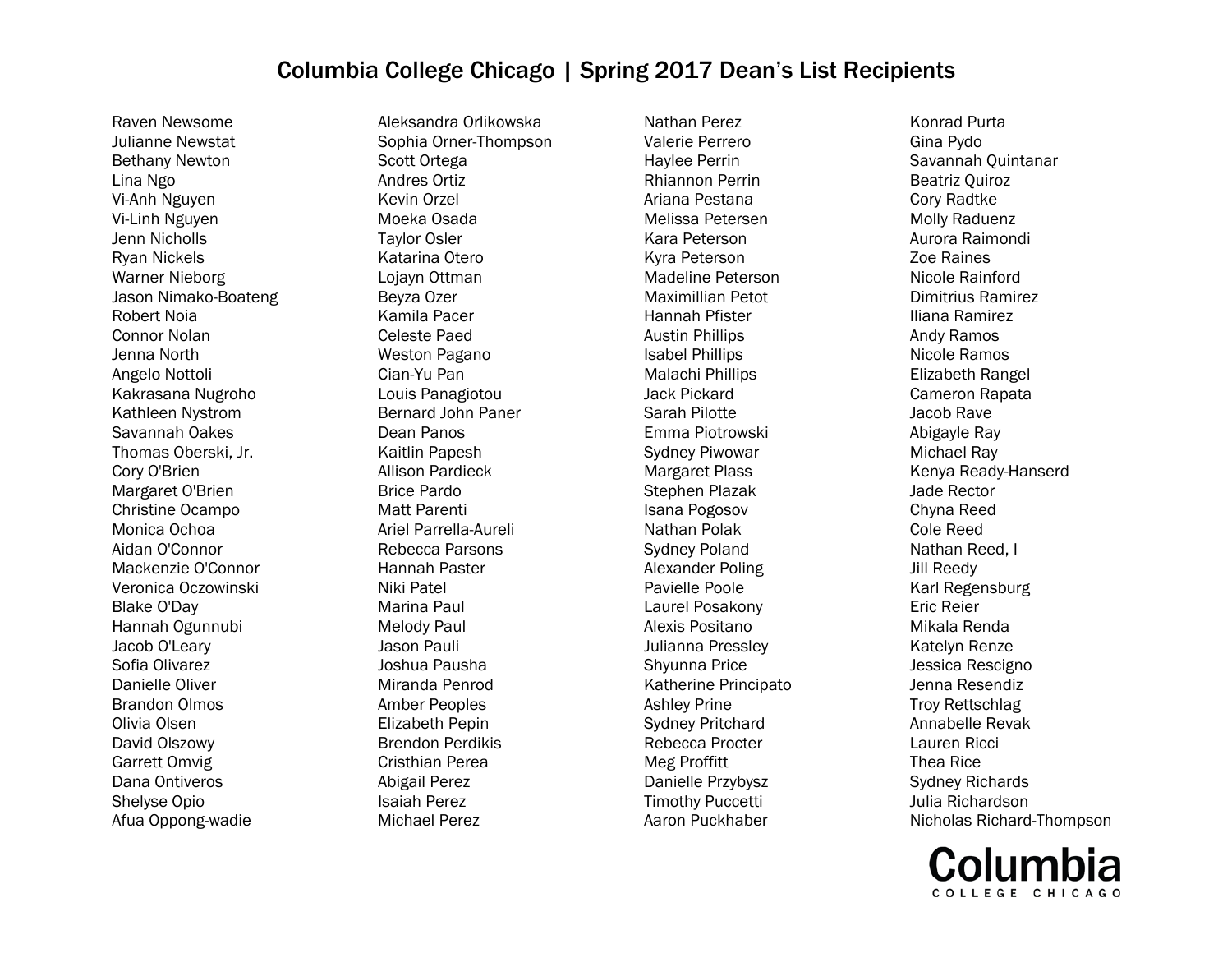London Rideaux Shawn Rieke Glenn Rife Quinn Rigg Jenna Rillie Ian Ring Emma Ritsema Esteban Rivas, Jr. Camila Rivero Athena Roberts-Forouzi Patrick Robey Mariah Robinson Sterling Robinson Nathan Rodgers Marilu Rodriguez Teresa Rodriguez Eleanna Rogers Maddie Rogers Christopher Rohrbeck Kael Rose Sidney Rosene Alexa Ross Charles Ross India Ross Kelly Rottman Laura Rovak Kyle Rudolph Kenneth Rupp Sonny Ryasati Alana Saad Anam Sadick Adriana Saenz Gabriel Salazar Simone Salis Clarissa Salman Giselle Sanchez Nash Sanderson

Pedro Adrian Sandoval Caroline Sandrell Victor Sarkis Gabriella Saurini Melissa Sawa Hope Sayre Tonya Scaramuzza Ilaria Scarcella Alexander Scarfe Molly Schafer Rachel Schafer Emily Schexnayder Samantha Schickel Hannah Schierbeek Luke Schilder Cody Schlabaugh Rebecca Schlifer John Schloegel Elana Schmidt Rachel Schneider Maria Schrater Rachel Schrock Eva Hedwig Schueler Miles Schuett Sierra Schuler Travis Schultz Marygrace Schumann Belinda Scruggs Marceia Scruggs Alexandra Secrieru Dalton Seebruck Adele Sego Macy Sego Jonathan Seibert Edward Seitz Cassandra Selsor Allie Semrow

Kylee Sena Atiyya Shahab Zach Sharp Mackenzie Shaykin Dame Shea Madeline Sheahan Caroline Sheets Rebecca Shenefield Brooke Sherman Nicholas Shinners Emily Shoop Joshua Short Alexander Shoup Nayyab Siddiqui Donna Siegel Emma Siegel Hannah Siglin Jessica Siletzky Lawrence Silveira Alec Silver Aaliyah Sims Abbi Sims Sehar Singh Andrew Skalak Clare Skalle Emily Skudlarek Haley Slamon Jaime Small Alyssa Smith Angel Smith Bianca Smith Copeland Smith David Smith Drew Smith Emma Smith Hayley Smith Kelan Smith

Tyler Smith Samantha Smyser Jena Snelling Evelyn Soraghan Angel Soto Rebeca Soto Nathan Souhrada Katherine Spangler Stephanie Spaniol Ray Spence Thomas Spooner Paige Spychalski Sierra Stamm Brandon Stanley Kennedy Starcevich Malaina Stassines, I Eloise Stephens Courtney Stevens Mackenzie Stevens Josie Stevenson Brett Stewart Jordan Stewart Landon Stewart Annaleigh Stone Peyton Storz Shelby Stras Sabrina Strausbaugh Lavance Strickland Andrea Strickler Cassandra Striker Noa Strizover Alexander Stuart Mariah Stuart Emily Sucharzewski Grita Sudziute Emil Sueck, III Peter Sullivan

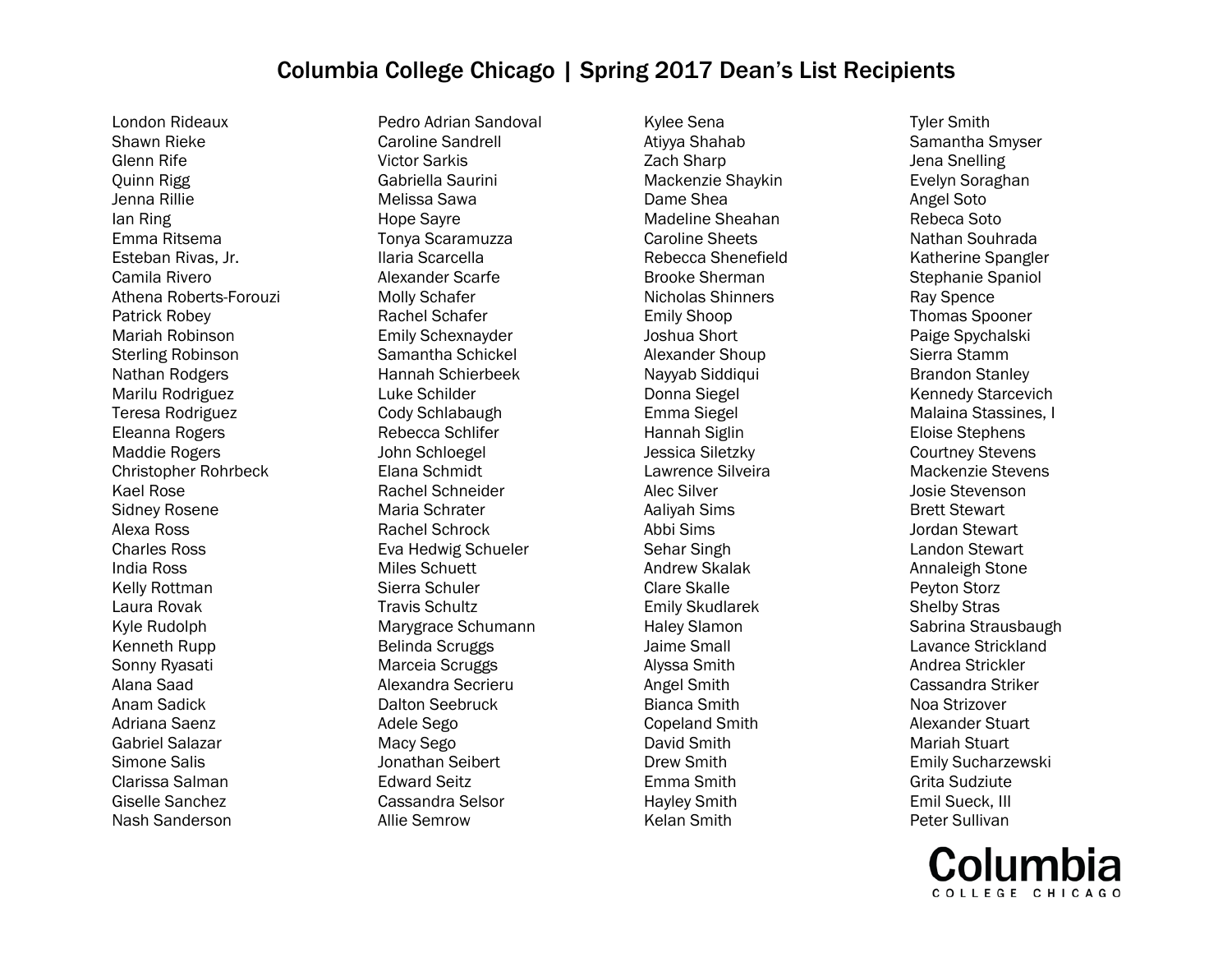Joseph Swafford Amanda Tan Samantha Tan Chynna Tang Alithea Tashey Nic Ten Grotenhuis Stephanie Tenn Arianna Terlitsky William Terry Michelle Thai Annella Thomas Elinor Thomas Russell Thomas Shania Thomas Ava Thommen Cierra Thompson Baylee Thorburn Kurian Thottupuram Mariel Tishma Hannah Tittle Aja Todd Dylan Todd Natalie Toland Katlyn Tolly Desta Tomain Bethany Tomasian Amber Torrence Alexander Torres Andrea Torres Coraima Torres Mia Torres Nissim Torres Oscar Torres Joseph Torricelli Danielle Tortolani Natalie Tortorici Simone Townsend

Vu Tran Luis Trevino Sarah Trobee Magdalena Trusiewicz Autumn Tso Anastasia Tsopelas Lois Tuman Angel Turan Abigail Turner Krystal Turner Lauren Tussey Clare Tuuri Connor Udvardy Sarah Uhlarik Drew Underwood Louise Upchurch Alexander Vaca Sara Valdez Rachel Van Dyke Peter Van Winkle Zain Van Wyk Kevin Vander Heiden Charles VanderKlipp Rob Vandewoestyne Toni Varchetto Angelina Vargas Daniel Vargas Jeremy Vasquez Lori Vasquez Melanie Vazquez Brandon Vear Paul Vedier Daniel Vega Adrien Verus Emily Victores Jordan Viera Austin Vinas

Dakota Vinson Gregory Virgin Sophia Vitello Henry Voellmecke Ashley Vogel Sara Vos Bethany Voshell Christopher Vukasin Michelle Waclawik Rachel Wagner Joshua Waldby Austin Walsh Virgil Walters Sadie Walton William Walton Aobo Wang Jing Wang Yilan Wang Luke Warner Timothy Warner Nicholas Warrington Emily Waters Marsden Watson Jessina Weary Monica Webb Marissa Weber Zhiwen Wei Tina Weingroff Madeline Wellen Conrad Weres Nicole Werth Chloe Wesley Alyssa Wexler Moriah Wheeler Paige Whitaker Elizabeth White Martin White

Rebecca Whittenhall Kamilla Wielgat Kathryn Wienner Abby Wilczek Connor Wiles Isiah Williams Margaret Williams Willie Willingham Martin Willis Anthony Wilson Elijah Wilson Kyle Wilson Rebekah Wilson Amanda Winkler Ryan Winnicki William Wittstock Frances Wood Courtney Woodard Claire Woolcott Ashley Woosley Addison Woost Cristy Worden Bailey Workman Ellie Wright Lindsey Wright Ty Wubbenhorst Taylor Wyles Sienna Wynn Sarah Yahya Jordyn Yale Adam Yamada Hex Yang Hannah Yonan Allison Young Scarlett Young Emma Younger Vladyslav Zaiets

COLLEGE CHICAGO